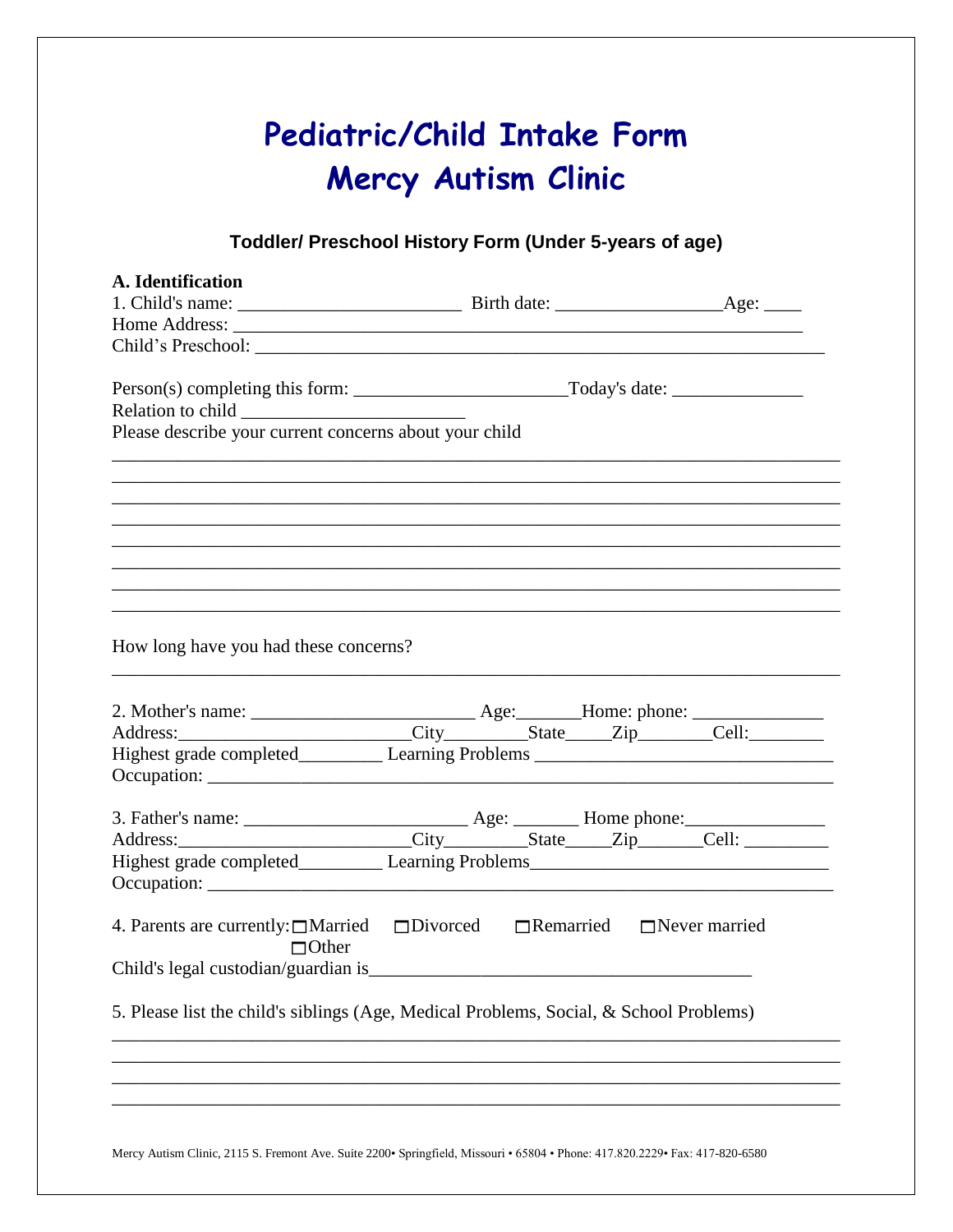| Was the child premature? _______________ Weight and height at birth: _______________________________<br>Any birth complications or problems?                                                                                                                                                                                                                                                                             |
|--------------------------------------------------------------------------------------------------------------------------------------------------------------------------------------------------------------------------------------------------------------------------------------------------------------------------------------------------------------------------------------------------------------------------|
| The first few months of life<br>Breast-fed? $\square$ Yes $\square$ No<br>If so, for how $long?$<br>Any allergies? $\square$ Yes $\square$ No                                                                                                                                                                                                                                                                            |
| Please list any problems during infancy                                                                                                                                                                                                                                                                                                                                                                                  |
| During this child's first years, were any special problems noted in the following areas?                                                                                                                                                                                                                                                                                                                                 |
| $\Box$ Breathing problems $\Box$ Colic<br>$\Box$ Irritability<br>$\Box$ Difficulty sleeping<br>$\Box$ Eating problems $\Box$ Temper tantrums<br>$\Box$ Failure to thrive<br>$\Box$ Excessive crying<br>$\Box$ Withdrawn behavior<br>$\Box$ Early learning problems<br>$\Box$ Destructive behavior<br>$\Box$ Poor eye contact<br>$\Box$ Convulsions/Seizures<br>$\Box$ Twitching<br>$\Box$ Unable to separate from parent |
| <b>Milestones:</b> At what age did this child do each of these?<br>Sit without support: ___________<br>Crawl:<br>Walk without holding on: ___________<br>Eat with a fork:<br>Stay dry all day:<br>Stay dry all night:                                                                                                                                                                                                    |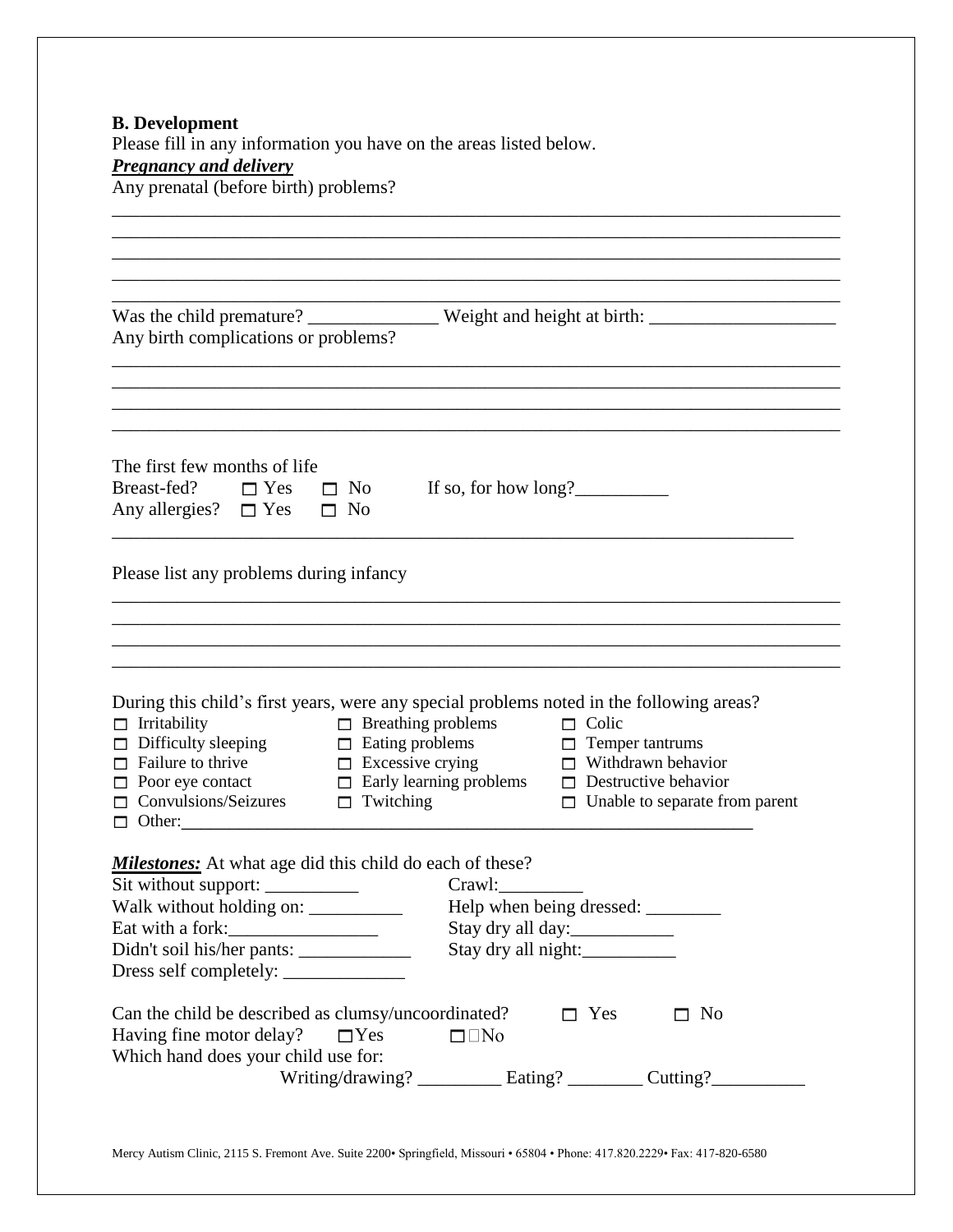|                                                                                                                                                                                                                                                                               | Current eating behavior: $\Box$ Normal<br>$\Box$ Picky                                                                                                                                                             |                               |                   | $\Box$ Eats too much                                                                              | $\Box$ Weight loss/gain                                                                                                                         |  |  |
|-------------------------------------------------------------------------------------------------------------------------------------------------------------------------------------------------------------------------------------------------------------------------------|--------------------------------------------------------------------------------------------------------------------------------------------------------------------------------------------------------------------|-------------------------------|-------------------|---------------------------------------------------------------------------------------------------|-------------------------------------------------------------------------------------------------------------------------------------------------|--|--|
| Oral Motor concerns: $\Box$ None $\Box$ Difficulty swallowing<br>$\Box$ Drooling<br>Gagging<br>П.                                                                                                                                                                             |                                                                                                                                                                                                                    |                               |                   |                                                                                                   |                                                                                                                                                 |  |  |
| <b>Speech/language development</b><br>Age when child said first word understandable to strangers:                                                                                                                                                                             |                                                                                                                                                                                                                    |                               |                   |                                                                                                   |                                                                                                                                                 |  |  |
| Age when child said first sentence understandable to strangers:                                                                                                                                                                                                               |                                                                                                                                                                                                                    |                               |                   |                                                                                                   |                                                                                                                                                 |  |  |
|                                                                                                                                                                                                                                                                               | Any speech, hearing, or language difficulties?                                                                                                                                                                     |                               |                   |                                                                                                   |                                                                                                                                                 |  |  |
|                                                                                                                                                                                                                                                                               |                                                                                                                                                                                                                    |                               |                   |                                                                                                   |                                                                                                                                                 |  |  |
|                                                                                                                                                                                                                                                                               | Has there ever been a regression in the adolescent's speech?<br>If yes, please explain: $\sqrt{ }$                                                                                                                 |                               |                   | $\Box$ Yes                                                                                        | $\Box$ No                                                                                                                                       |  |  |
| the past:<br><b>Speech</b>                                                                                                                                                                                                                                                    | <b>Checklist:</b> Please mark any of the following in each area that describe your child currently or in                                                                                                           |                               |                   |                                                                                                   |                                                                                                                                                 |  |  |
| Current<br>Past<br>$\Box$<br>□<br>$\Box$<br>⊓<br>$\Box$<br>⊓<br>п<br>verbatim<br>□<br>П<br>П<br>□                                                                                                                                                                             | slow speech development<br>unusual tone or pitch<br>difficult to understand speech<br>seldom speaks unless prompted $\square$<br>speaks in a concrete/literal form<br>doesn't understand idioms/ figures of speech | Past<br>□<br>$\Box$<br>$\Box$ | Current           | $\Box$ repeats dialogue from movies/songs                                                         | $\Box$ doesn't understand without gestures<br>$\Box$ repeats words/phrases over and over<br>$\Box$ repeats questions, instead of answering them |  |  |
| has language of his/her own (may sound like foreign language/jargon)<br>$\Box$                                                                                                                                                                                                |                                                                                                                                                                                                                    |                               |                   |                                                                                                   |                                                                                                                                                 |  |  |
| <b>Relating with other people</b><br>Past<br>Current<br>$\mathsf{L}$<br>H<br>$\Box$<br>П<br>П<br>П<br>$\Box$<br>$\Box$<br>$\Box$<br>□                                                                                                                                         | prefers to be by self<br>aloof, distant<br>fearful of strangers<br>doesn't like to be held<br>doesn't play with other children<br>prefers playing with younger or older children                                   | Past<br>$\Box$<br>٦           | Current<br>П<br>П | "in a world of his/her own"<br>clings to people<br>not cuddly as baby<br>doesn't recognize parent |                                                                                                                                                 |  |  |
| Imitation<br>Past<br>Current<br>doesn't imitate waving "bye-bye" or "patty cake" etc. (physical imitation)<br>$\Box$<br>□<br>doesn't repeat words/things said to him<br>□<br>П<br>$\Box$<br>$\Box$<br>doesn't repeat words generally, but usually did what he was asked to do |                                                                                                                                                                                                                    |                               |                   |                                                                                                   |                                                                                                                                                 |  |  |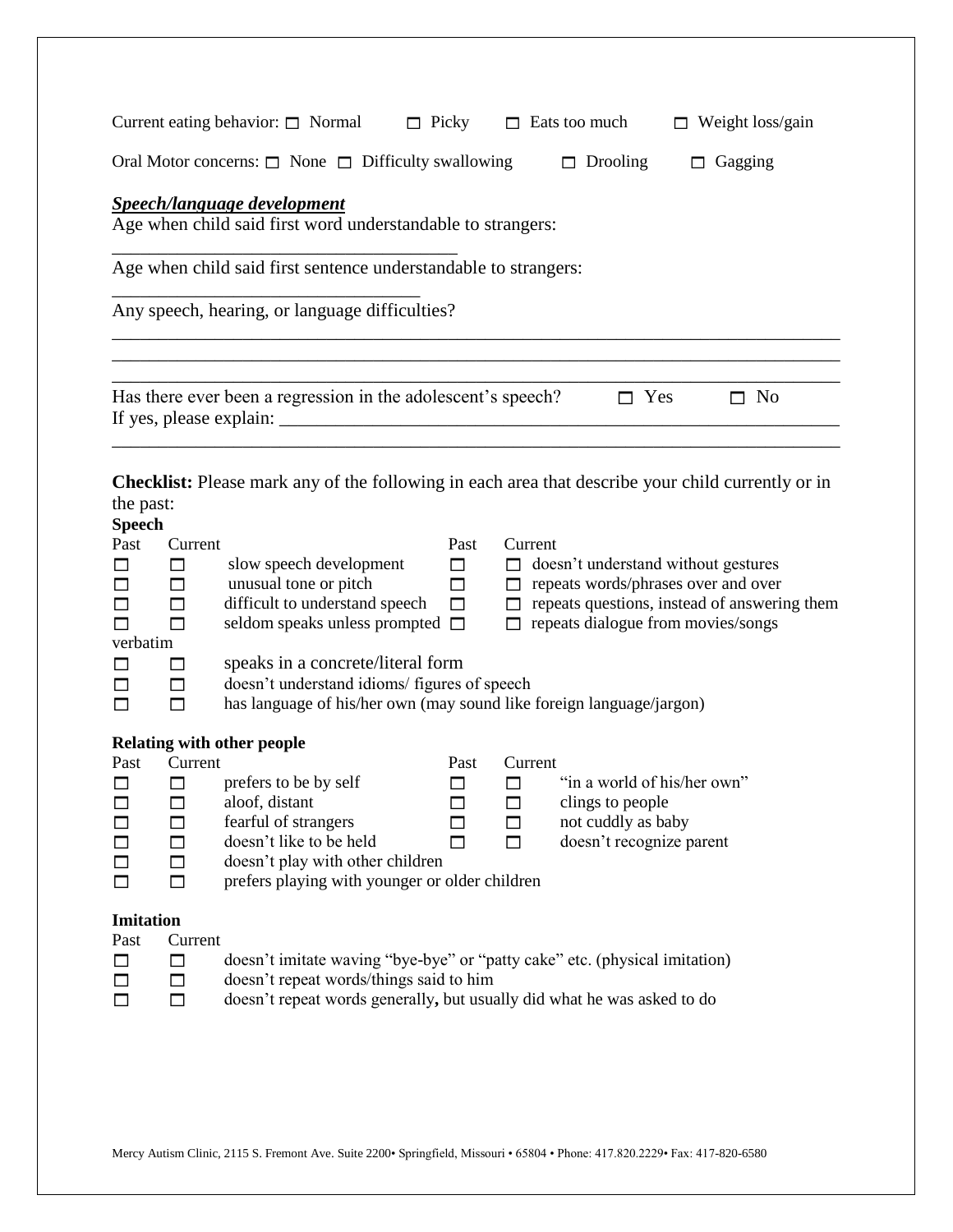| Past<br>□<br>□<br>□<br>□<br>$\Box$<br>□                          | Current<br>$\Box$<br>$\Box$<br>$\Box$<br>$\Box$<br>$\Box$<br>$\Box$                               | <b>Response to Sounds, Speech</b><br>often ignores sounds<br>afraid of certain sounds<br>doesn't respond/orient to name<br>responds to speech and sounds like other children of the same age                                                                                 |                            | Past<br>□<br>П                                                                         | Current<br>$\Box$<br>$\Box$  | often ignores what is said to him/her<br>really likes certain sounds (music,<br>motors, etc.)<br>seems to hear distant or soft sounds that most other people don't hear or notice<br>unpredictable response to sounds (sometimes reacts, sometimes doesn't) |
|------------------------------------------------------------------|---------------------------------------------------------------------------------------------------|------------------------------------------------------------------------------------------------------------------------------------------------------------------------------------------------------------------------------------------------------------------------------|----------------------------|----------------------------------------------------------------------------------------|------------------------------|-------------------------------------------------------------------------------------------------------------------------------------------------------------------------------------------------------------------------------------------------------------|
| Past<br>$\Box$<br>$\Box$<br>$\Box$                               | <b>Visual Response</b><br>Current<br>$\Box$<br>$\Box$<br>$\Box$                                   | stares vacantly around room<br>often doesn't look at things<br>likes to look at self in mirror                                                                                                                                                                               |                            | Past<br>□<br>□<br>□                                                                    | Current<br>□<br>□<br>$\Box$  | plays with turning lights on and off<br>distracted by lights – stares at certain lights<br>very interested in small parts of an object                                                                                                                      |
| □<br>$\Box$<br>П                                                 | $\Box$<br>$\Box$<br>$\Box$                                                                        | likes to look at shiny objects<br>stares at parts of his/her body (e.g. hands)<br>often avoids looking at people when they are talking to him                                                                                                                                |                            | $\Box$                                                                                 | $\Box$                       | looks at things out of the corners of eyes                                                                                                                                                                                                                  |
| Past<br>□<br>$\Box$<br>□<br>□                                    | <b>Other Senses</b><br>Current<br>$\Box$<br>$\Box$<br>$\Box$<br>$\Box$                            | puts many objects in mouth<br>licks objects<br>overreacts to pain<br>chews or eats objects that are not supposed to be eaten                                                                                                                                                 |                            | Past<br>□<br>□<br>П                                                                    | Current<br>П<br>$\Box$<br>П. | likes vibrations<br>doesn't notice pain as much as most people<br>smells objects unusual or unfamiliar objects                                                                                                                                              |
| Past<br>□<br>$\Box$<br>$\Box$<br>$\Box$<br>$\Box$<br>$\Box$<br>П | <b>Emotional Responses</b><br>Current<br>□<br>□<br>$\Box$<br>$\Box$<br>$\Box$<br>$\Box$<br>$\Box$ | temper tantrums<br>laughs/smiles for no obvious reason<br>overly responds to situations<br>moods change quickly/for no apparent reason<br>cries/seems sad for no obvious reason<br>often has blank expression on face<br>little response to what is happening around him/her |                            |                                                                                        |                              |                                                                                                                                                                                                                                                             |
| Feeds self<br>Dresses self<br><b>Bathes self</b>                 | <b>Adaptive Skills:</b>                                                                           | Helps with household chores<br>Knows first and last name<br>Says "please" and "thank you"<br>Able to walk up/down stairs                                                                                                                                                     | П<br>П<br>п<br>П<br>п<br>П | No<br>No<br>No<br>N <sub>0</sub><br>N <sub>0</sub><br>N <sub>0</sub><br>N <sub>0</sub> | П<br>П<br>П<br>П             | Yes, beginning at age<br>Yes, beginning at age<br>Has the child ever lost skills, which at one time he/she was able to perform? $\square$ Yes $\square$ No                                                                                                  |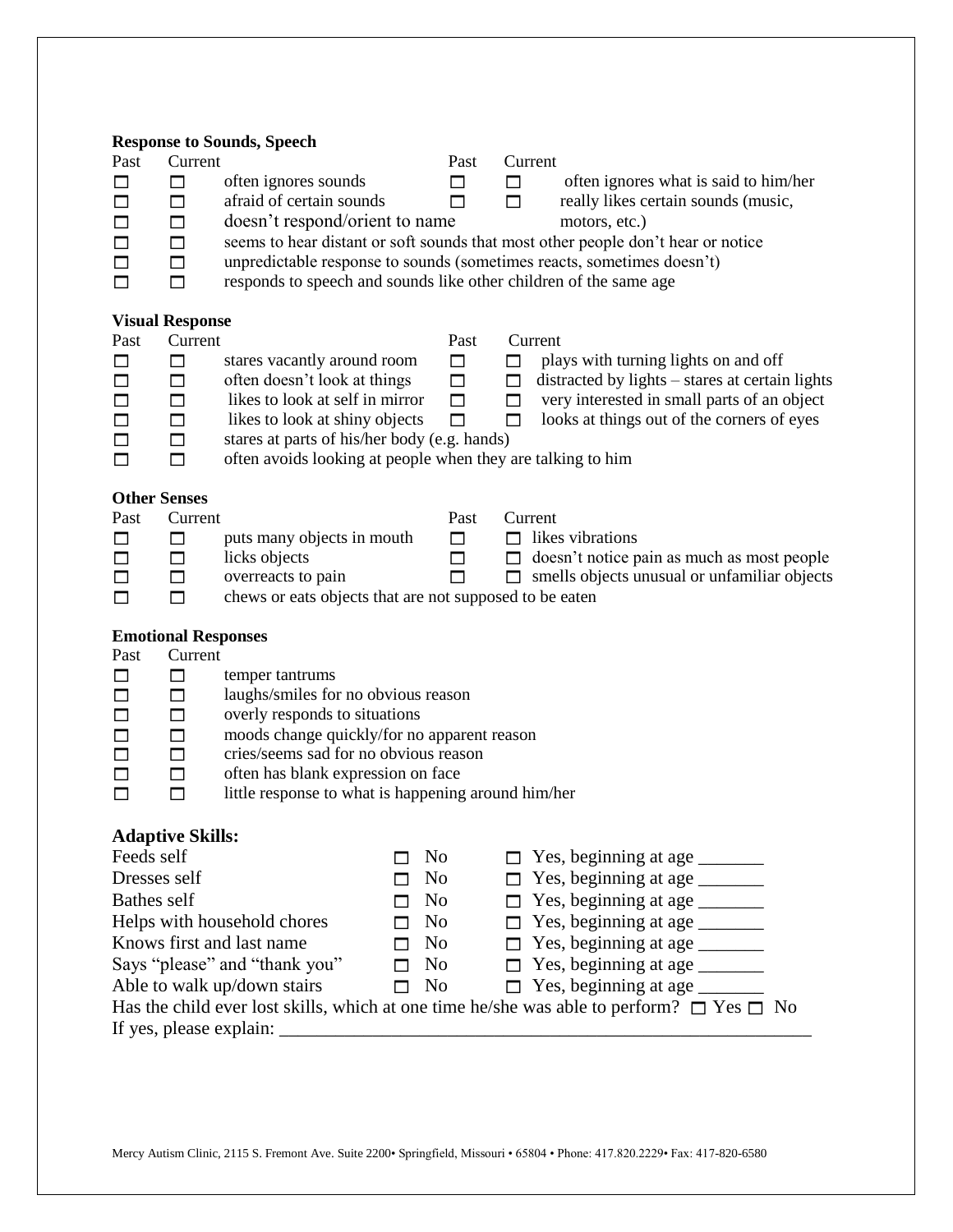#### C. Health

List all past illnesses, hospitalizations, medications, allergies, head trauma, important accidents and injuries, surgeries, periods of loss of consciousness, convulsions/seizures, and other medical conditions.

Condition: Treatment? Consequences? Age:

Please list all **current** medications the child is taking. Name of medication: Dosage prescribed: How many times per day:

Please list past medications child has taken previously.

### D. Behavior

Please list any concerns you have about your child's behavior.

How does your child get along with peers?

How does your child get along with siblings?

Mercy Autism Clinic, 2115 S. Fremont Ave. Suite 2200• Springfield, Missouri • 65804 • Phone: 417.820.2229• Fax: 417-820-6580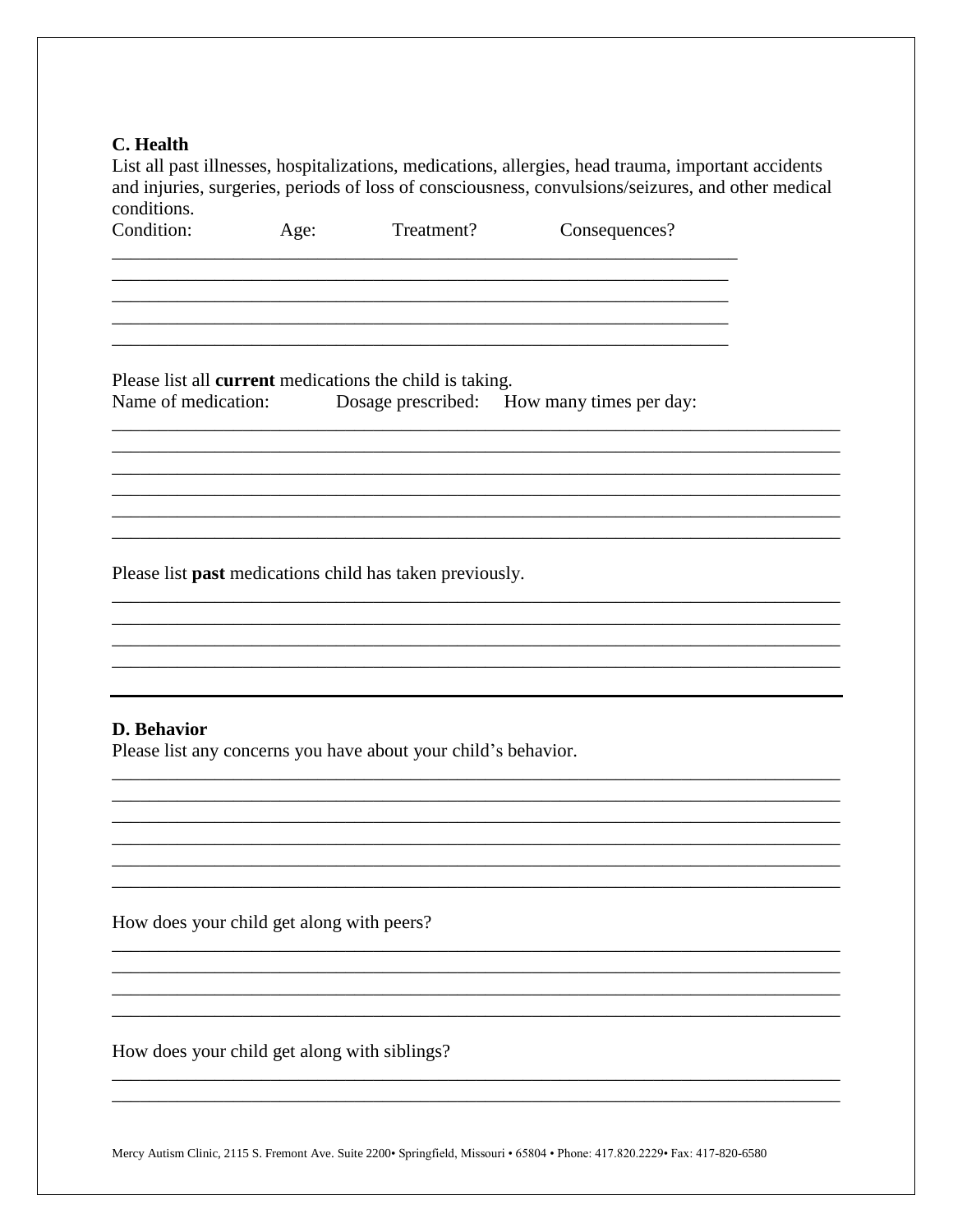Are there any stressful events occurring in the family that may be affecting your child?

Does your child exhibit aggression, self-injury, destruction of items, elopement or other problem behaviors?

To your knowledge, has your child ever been abused or neglected?

| Is there anyone in the child's family that has ever had: Family member(s): |
|----------------------------------------------------------------------------|
|                                                                            |
|                                                                            |
|                                                                            |
|                                                                            |
|                                                                            |
| Their own history of abuse                                                 |

|         | Please list any <b>current</b> intervention your child is receiving (Speech, OT, PT, psychotherapy). |          |           |  |
|---------|------------------------------------------------------------------------------------------------------|----------|-----------|--|
| From/To | Description of treatment                                                                             | Provider | Diagnosis |  |

Please list any **past** treatment for your child (Speech, OT, PT, psychotherapy). Description of treatment  $From/To$ Provider Diagnosis

Please list any past evaluations for your child (Speech, OT, PT, Psychological), and the provider's name

Mercy Autism Clinic, 2115 S. Fremont Ave. Suite 2200 · Springfield, Missouri · 65804 · Phone: 417.820.2229 · Fax: 417-820-6580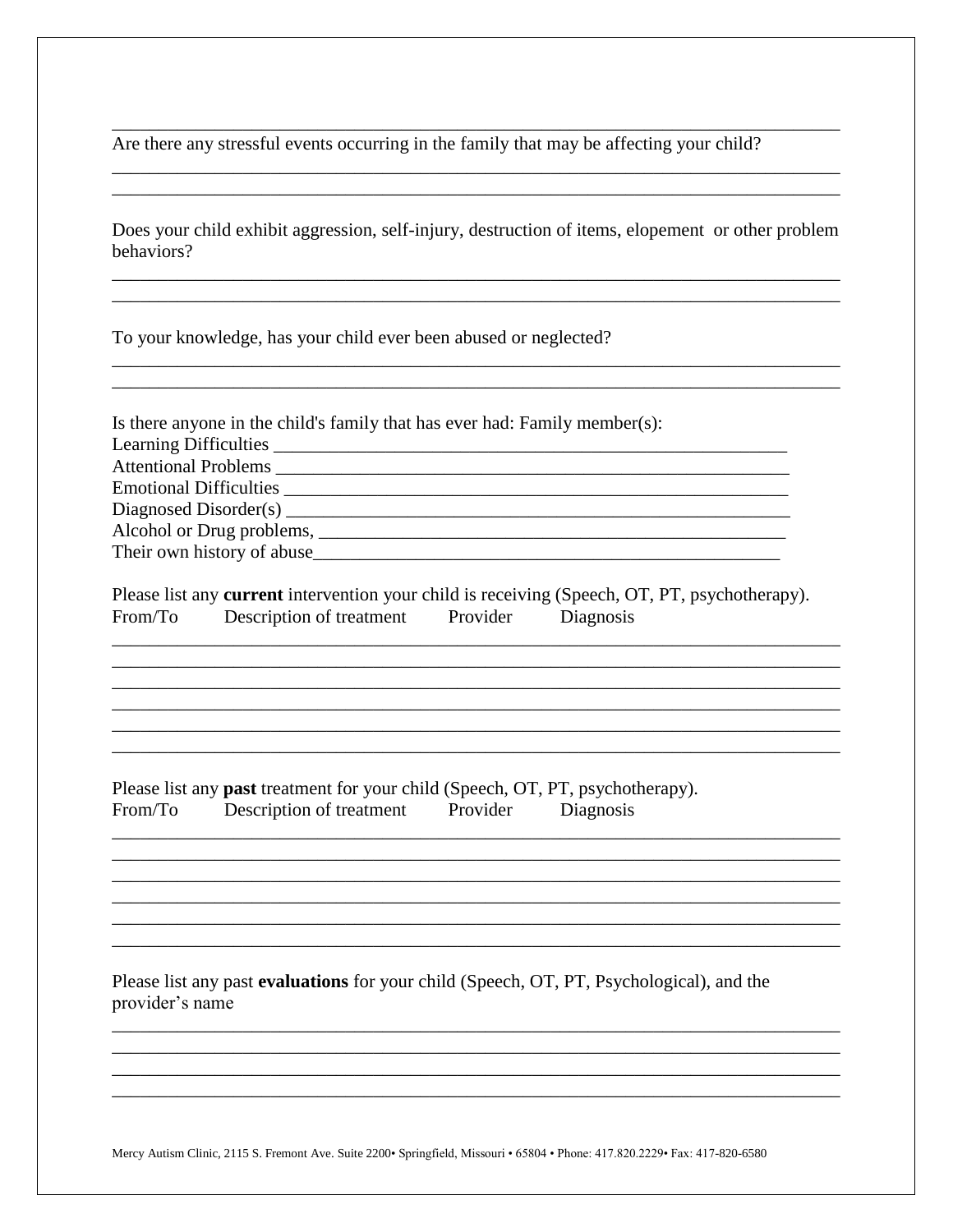### **E. Schools/Learning**

Please list all daycare centers/preschools your child has attended beginning with the school they are enrolled in at present:

\_\_\_\_\_\_\_\_\_\_\_\_\_\_\_\_\_\_\_\_\_\_\_\_\_\_\_\_\_\_\_\_\_\_\_\_\_\_\_\_\_\_\_\_\_\_\_\_\_\_\_\_\_\_\_\_\_\_\_\_\_\_\_\_\_\_\_\_\_\_\_\_\_\_\_\_\_ \_\_\_\_\_\_\_\_\_\_\_\_\_\_\_\_\_\_\_\_\_\_\_\_\_\_\_\_\_\_\_\_\_\_\_\_\_\_\_\_\_\_\_\_\_\_\_\_\_\_\_\_\_\_\_\_\_\_\_\_\_\_\_\_\_\_\_\_\_\_\_\_\_\_\_\_\_\_ \_\_\_\_\_\_\_\_\_\_\_\_\_\_\_\_\_\_\_\_\_\_\_\_\_\_\_\_\_\_\_\_\_\_\_\_\_\_\_\_\_\_\_\_\_\_\_\_\_\_\_\_\_\_\_\_\_\_\_\_\_\_\_\_\_\_\_\_\_\_\_\_\_\_\_\_\_\_ \_\_\_\_\_\_\_\_\_\_\_\_\_\_\_\_\_\_\_\_\_\_\_\_\_\_\_\_\_\_\_\_\_\_\_\_\_\_\_\_\_\_\_\_\_\_\_\_\_\_\_\_\_\_\_\_\_\_\_\_\_\_\_\_\_\_\_\_\_\_\_\_\_\_\_\_\_\_ \_\_\_\_\_\_\_\_\_\_\_\_\_\_\_\_\_\_\_\_\_\_\_\_\_\_\_\_\_\_\_\_\_\_\_\_\_\_\_\_\_\_\_\_\_\_\_\_\_\_\_\_\_\_\_\_\_\_\_\_\_\_\_\_\_\_\_\_\_\_\_\_\_\_\_\_\_\_

Has your child ever had difficulty adjusting to preschool (i.e. staying on task, understanding and following instructions, interacting well with other children)?

\_\_\_\_\_\_\_\_\_\_\_\_\_\_\_\_\_\_\_\_\_\_\_\_\_\_\_\_\_\_\_\_\_\_\_\_\_\_\_\_\_\_\_\_\_\_\_\_\_\_\_\_\_\_\_\_\_\_\_\_\_\_\_\_\_\_\_\_\_\_\_\_\_\_\_\_\_\_ \_\_\_\_\_\_\_\_\_\_\_\_\_\_\_\_\_\_\_\_\_\_\_\_\_\_\_\_\_\_\_\_\_\_\_\_\_\_\_\_\_\_\_\_\_\_\_\_\_\_\_\_\_\_\_\_\_\_\_\_\_\_\_\_\_\_\_\_\_\_\_\_\_\_\_\_\_\_

\_\_\_\_\_\_\_\_\_\_\_\_\_\_\_\_\_\_\_\_\_\_\_\_\_\_\_\_\_\_\_\_\_\_\_\_\_\_\_\_\_\_\_\_\_\_\_\_\_\_\_\_\_\_\_\_\_\_\_\_\_\_\_\_\_\_\_\_\_\_\_\_\_\_\_\_\_\_

\_\_\_\_\_\_\_\_\_\_\_\_\_\_\_\_\_\_\_\_\_\_\_\_\_\_\_\_\_\_\_\_\_\_\_\_\_\_\_\_\_\_\_\_\_\_\_\_\_\_\_\_\_\_\_\_\_\_\_\_\_\_\_\_\_\_\_\_\_\_\_\_\_\_\_\_\_\_

\_\_\_\_\_\_\_\_\_\_\_\_\_\_\_\_\_\_\_\_\_\_\_\_\_\_\_\_\_\_\_\_\_\_\_\_\_\_\_\_\_\_\_\_\_\_\_\_\_\_\_\_\_\_\_\_\_\_\_\_\_\_\_\_\_\_\_\_\_\_\_\_\_\_\_\_\_\_

\_\_\_\_\_\_\_\_\_\_\_\_\_\_\_\_\_\_\_\_\_\_\_\_\_\_\_\_\_\_\_\_\_\_\_\_\_\_\_\_\_\_\_\_\_\_\_\_\_\_\_\_\_\_\_\_\_\_\_\_\_\_\_\_\_\_\_\_\_\_\_\_\_\_\_\_\_\_

\_\_\_\_\_\_\_\_\_\_\_\_\_\_\_\_\_\_\_\_\_\_\_\_\_\_\_\_\_\_\_\_\_\_\_\_\_\_\_\_\_\_\_\_\_\_\_\_\_\_\_\_\_\_\_\_\_\_\_\_\_\_\_\_\_\_\_\_\_\_\_\_\_\_\_\_\_\_

\_\_\_\_\_\_\_\_\_\_\_\_\_\_\_\_\_\_\_\_\_\_\_\_\_\_\_\_\_\_\_\_\_\_\_\_\_\_\_\_\_\_\_\_\_\_\_\_\_\_\_\_\_\_\_\_\_\_\_\_\_\_\_\_\_\_\_\_\_\_\_\_\_\_\_\_\_\_ \_\_\_\_\_\_\_\_\_\_\_\_\_\_\_\_\_\_\_\_\_\_\_\_\_\_\_\_\_\_\_\_\_\_\_\_\_\_\_\_\_\_\_\_\_\_\_\_\_\_\_\_\_\_\_\_\_\_\_\_\_\_\_\_\_\_\_\_\_\_\_\_\_\_\_\_\_\_

\_\_\_\_\_\_\_\_\_\_\_\_\_\_\_\_\_\_\_\_\_\_\_\_\_\_\_\_\_\_\_\_\_\_\_\_\_\_\_\_\_\_\_\_\_\_\_\_\_\_\_\_\_\_\_\_\_\_\_\_\_\_\_\_\_\_\_\_\_\_\_\_\_\_\_\_\_\_

\_\_\_\_\_\_\_\_\_\_\_\_\_\_\_\_\_\_\_\_\_\_\_\_\_\_\_\_\_\_\_\_\_\_\_\_\_\_\_\_\_\_\_\_\_\_\_\_\_\_\_\_\_\_\_\_\_\_\_\_\_\_\_\_\_\_\_\_\_

\_\_\_\_\_\_\_\_\_\_\_\_\_\_\_\_\_\_\_\_\_\_\_\_\_\_\_\_\_\_\_\_\_\_\_\_\_\_\_\_\_\_\_\_\_\_\_\_\_\_\_\_\_\_\_\_\_\_\_\_\_\_\_\_\_\_\_\_\_\_\_\_\_\_

Does your child currently receive any early childhood special education services?  $\Box$  Yes  $\Box$  No

If so, what is your child's classification

How often does your child receive services?

Has your child ever received any special services in the past?

Does (did) your child have any problems learning letters/numbers?

Does he/she confuse the sounds in words when  ${\rm speaking?}$ 

Can your child rhyme words?

Can your child follow one step directions? Two step directions?

Does your child appear to use vocabulary that is age-appropriate?

Describe his/her oral expression (uses 1-2 words, full sentences) :

Mercy Autism Clinic, 2115 S. Fremont Ave. Suite 2200• Springfield, Missouri • 65804 • Phone: 417.820.2229• Fax: 417-820-6580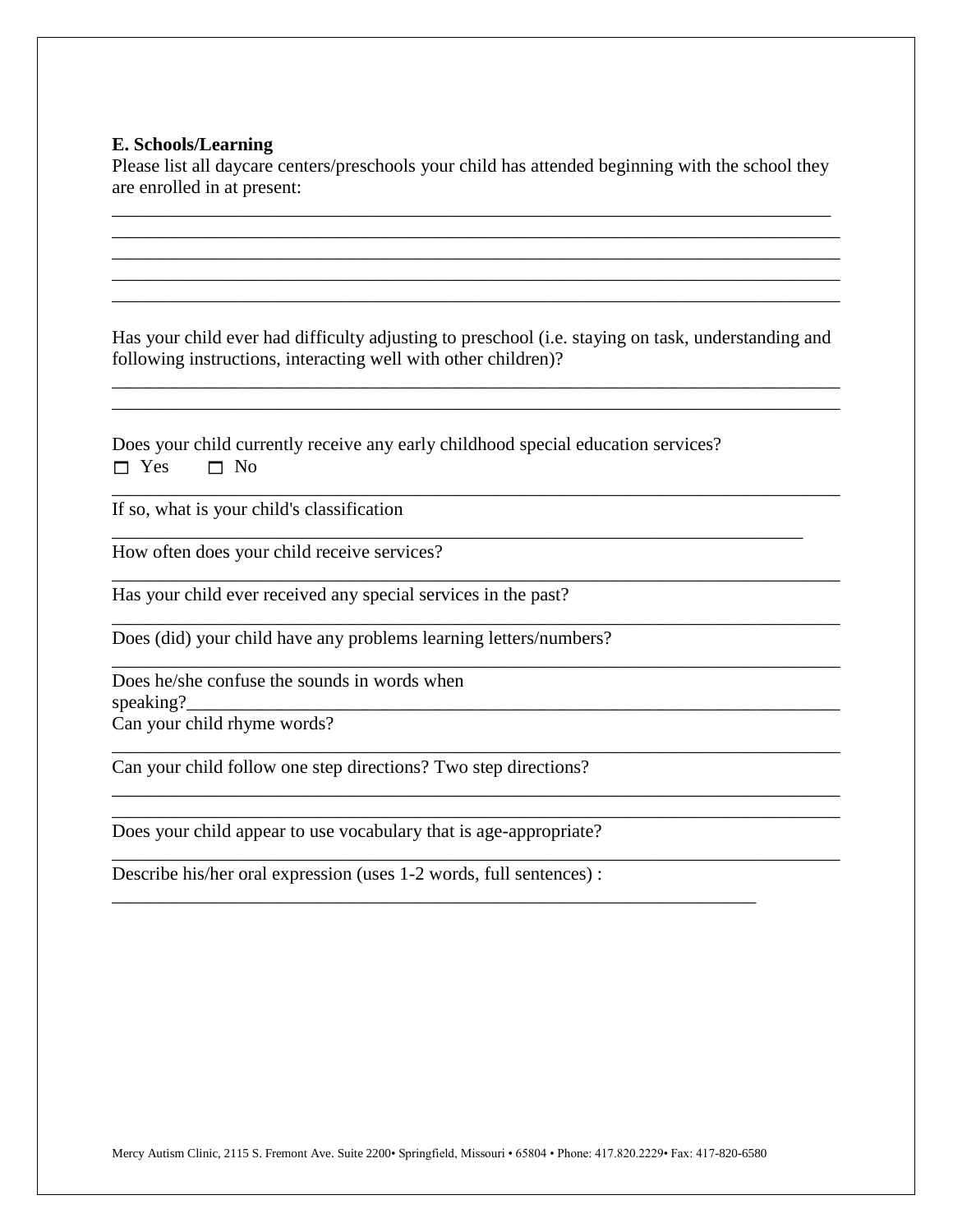# **Behavior questions:**

| Does your child                                                          |          |                          |
|--------------------------------------------------------------------------|----------|--------------------------|
| 1. Cuddle like other children:                                           | Yes      | N <sub>o</sub><br>М      |
| 2. Look at you when you are talking or playing?                          | Yes      | N <sub>o</sub><br>ш      |
| 3. Smile in response to a smile from others?                             | Yes      | N <sub>o</sub><br>П      |
| 4. Engage in reciprocal, back-and-forth play?                            | Yes<br>⊓ | N <sub>o</sub><br>П      |
| 5. Play simple imitation games, such as pat-a-cake or peek-a boo?        | Yes<br>⊓ | N <sub>o</sub><br>$\Box$ |
| 6. Show interest in others?                                              | Yes      | N <sub>o</sub><br>$\Box$ |
| 7. Point with his or her finger?                                         | Yes      | N <sub>o</sub><br>П      |
| 8. Gesture (e.g., nod yes and no)?                                       | Yes      | N <sub>o</sub><br>П      |
| 9. Direct your attention by holding up objects for you to see?           | Yes      | N <sub>o</sub><br>ш      |
| 10. Show things to people?                                               | Yes      | N <sub>o</sub><br>П      |
| 11. Give inconsistent response to his or her name (or to commands)?      | Yes<br>П | N <sub>o</sub><br>$\Box$ |
| 12. Use rote, repetitive, or echolalic speech?                           | Yes<br>⊓ | N <sub>o</sub><br>П      |
| 13. Memorize strings of words or scripts?                                | Yes      | N <sub>o</sub><br>П      |
| 14. Have repetitive, stereotyped, or odd motor behavior?                 | Yes      | N <sub>o</sub><br>$\Box$ |
| 15. Have preoccupations or a narrow range of interests?                  | Yes<br>П | N <sub>o</sub><br>П      |
| 16. Attend more to parts of an object (e.g., the wheels of a toy car)?   | Yes      | N <sub>o</sub><br>П      |
| 17. Have limited or absent pretend play?                                 | Yes<br>П | N <sub>o</sub><br>$\Box$ |
| 18. Imitate other people's actions (e.g. wave bye-bye, play patty cake?) | Yes<br>⊓ | N <sub>0</sub><br>п      |
| 19. Play with toys in the same exact way every time?                     | Yes<br>⊓ | N <sub>o</sub><br>П      |
| 20. Appear strongly attached to a specific unusual object(s)?            | Yes      | N <sub>o</sub><br>ш      |
| Does your child seem sensitive to                                        |          |                          |
| 1. Touch (tags, clothing, touch by others)?                              | Yes<br>М | N <sub>o</sub><br>ш      |
| 2. Noise (puts hands over hears, becomes very distracted)?               | Yes      | N <sub>o</sub><br>п      |
| 3. Foods (textures, tastes, temperatures)?                               | Yes      | N <sub>o</sub><br>П      |
| 4. Smells (highly sensitive to faint smells or smells objects)?          | Yes      | N <sub>0</sub><br>П      |
| 5. Movement (does not like swings, somersaults, etc.)?                   | Yes      | N <sub>o</sub><br>П      |
| 6. Changes in routine (cannot transition, becomes upset)?                | Yes      | N <sub>o</sub><br>П      |
| 7. Activity (tires easily, props self when playing/sitting)?             | Yes      | No<br>п                  |

Please list your child's play interests, toy preferences, and any special talents.

What things do you and your child enjoy doing together?

Mercy Autism Clinic, 2115 S. Fremont Ave. Suite 2200• Springfield, Missouri • 65804 • Phone: 417.820.2229• Fax: 417-820-6580

\_\_\_\_\_\_\_\_\_\_\_\_\_\_\_\_\_\_\_\_\_\_\_\_\_\_\_\_\_\_\_\_\_\_\_\_\_\_\_\_\_\_\_\_\_\_\_\_\_\_\_\_\_\_\_\_\_\_\_\_\_\_\_\_\_\_\_\_\_\_\_\_\_\_\_\_\_\_ \_\_\_\_\_\_\_\_\_\_\_\_\_\_\_\_\_\_\_\_\_\_\_\_\_\_\_\_\_\_\_\_\_\_\_\_\_\_\_\_\_\_\_\_\_\_\_\_\_\_\_\_\_\_\_\_\_\_\_\_\_\_\_\_\_\_\_\_\_\_\_\_\_\_\_\_\_\_ \_\_\_\_\_\_\_\_\_\_\_\_\_\_\_\_\_\_\_\_\_\_\_\_\_\_\_\_\_\_\_\_\_\_\_\_\_\_\_\_\_\_\_\_\_\_\_\_\_\_\_\_\_\_\_\_\_\_\_\_\_\_\_\_\_\_\_\_\_\_\_\_\_\_\_\_\_\_

\_\_\_\_\_\_\_\_\_\_\_\_\_\_\_\_\_\_\_\_\_\_\_\_\_\_\_\_\_\_\_\_\_\_\_\_\_\_\_\_\_\_\_\_\_\_\_\_\_\_\_\_\_\_\_\_\_\_\_\_\_\_\_\_\_\_\_\_\_\_\_\_\_\_\_\_\_\_ \_\_\_\_\_\_\_\_\_\_\_\_\_\_\_\_\_\_\_\_\_\_\_\_\_\_\_\_\_\_\_\_\_\_\_\_\_\_\_\_\_\_\_\_\_\_\_\_\_\_\_\_\_\_\_\_\_\_\_\_\_\_\_\_\_\_\_\_\_\_\_\_\_\_\_\_\_\_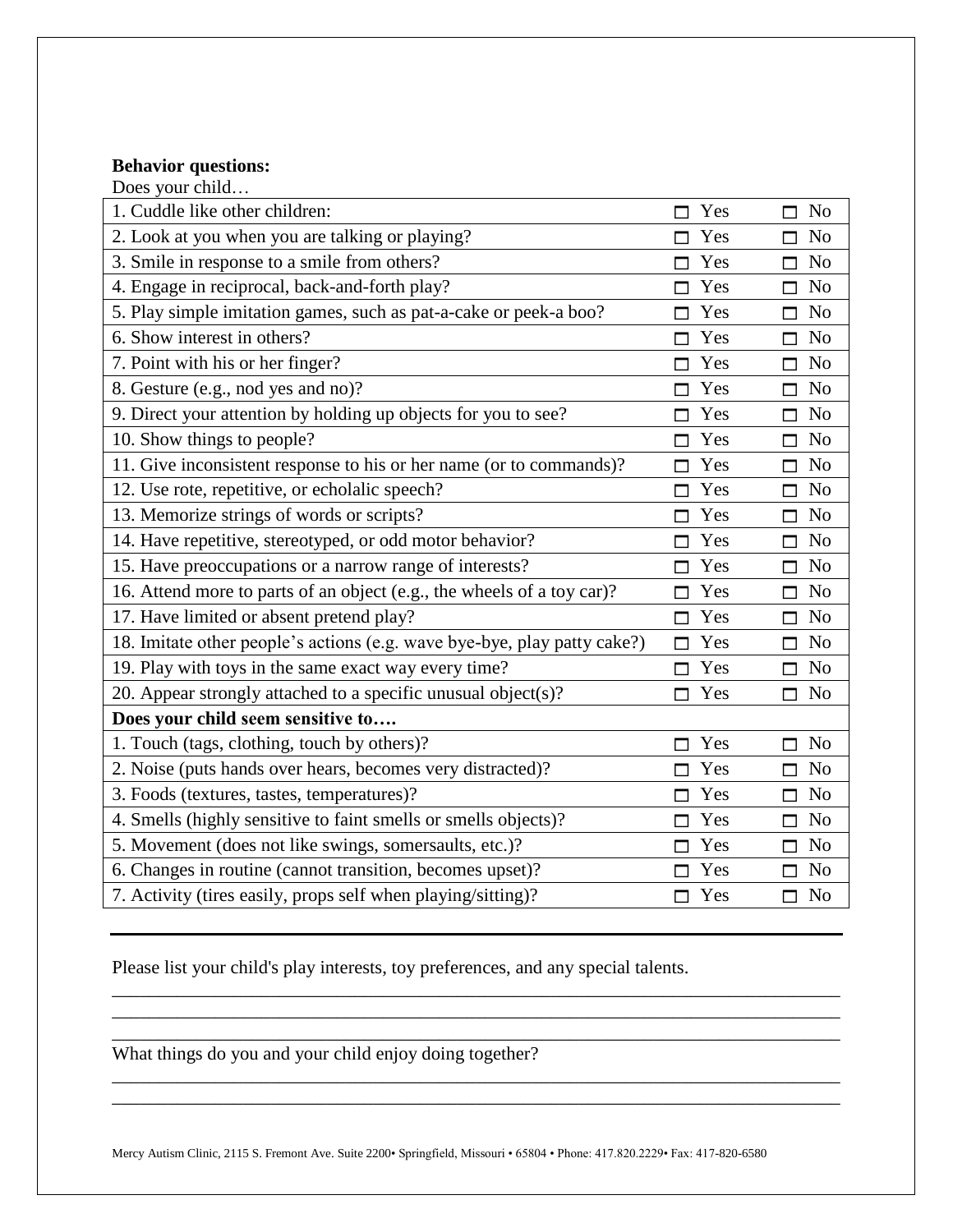What reports/information have you gotten from caregiver/teacher about your child?

What methods do you use for discipline?

## G. Other

Please list any other information that you think is important with regard to your child (write notes on back if needed).

| Would you like a copy of any assessment results sent to the doctor? | $\Box$ Yes | $\Box$ No |
|---------------------------------------------------------------------|------------|-----------|
|---------------------------------------------------------------------|------------|-----------|

Confidential patient medical record.

Mercy Autism Clinic, 2115 S. Fremont Ave. Suite 2200 · Springfield, Missouri · 65804 · Phone: 417.820.2229 · Fax: 417-820-6580